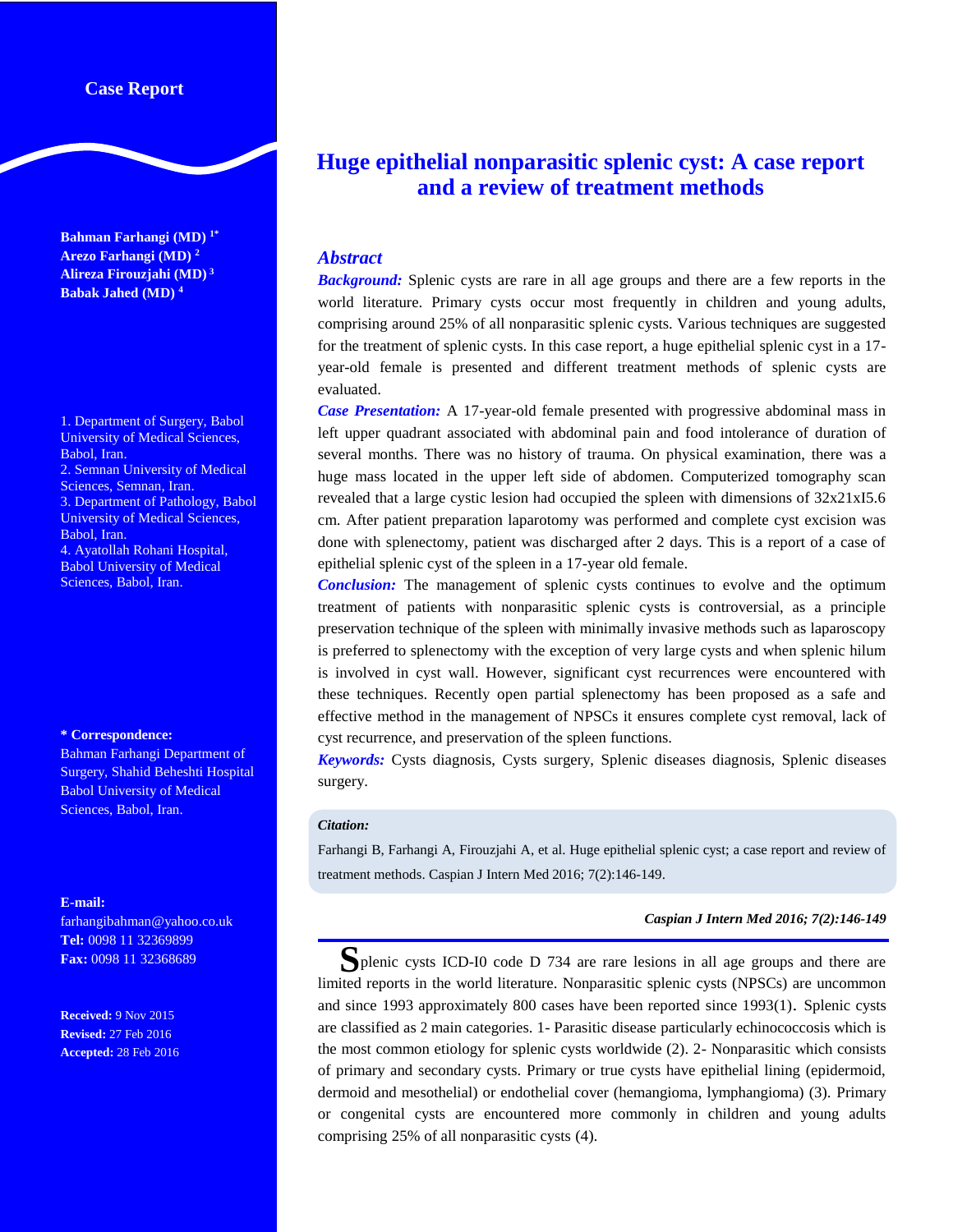These cysts are mostly asymptomatic and are usually an incidental finding during abdominal ultrasonic examination (5). Secondary splenic cysts result from trauma, in which they lack epithelium and are called pseudocysts (2). Clinical presentation of splenic cysts is more common with abdominal pain mostly in the left upper quadrant associated with nausea and vomiting due to gastric pressure and also splenomegaly or mass in the upper abdomen. Large splenic cysts are susceptible to complications such a hemorrhage, rupture after abdominal trauma or infection (6). In this report a case of congenital epithelial splenic cyst in a 17-year-old female who was referred with abdominal pain and abdominal mass is presented.

## **Case presentation**

A 17-year-old female patient presented in March 2009 due to progressive enlargment of a mass in the upper abdomen with pain in this particular area and food intolerance in the last few days prior to admission. The patient did not have any history of abdominal trauma. On physical examination, a large mass was detected in the left upper part of abdomen.

Ultrasonography and computerized tumography examinations showed the spleen to have a large cystic lesion of 32 x 21 x 15.6 cm, while the liver and kidneys were normal. After admission, lab tests to rule out hydatid cyst were performed that were negative. After preventive vaccination, laparatomy was done; operative finding was a very large splenic cyst containing more than 1 liter of serous fluid (fig 1).



**Figure 1. Huge epithelial splenic cyst**

Since there was little healthy splenic parenchyma left and splenic hilar vessels were involved in the cyst wall and it was not possible to preserve the spleen, thus complete cyst excision with splenectomy was done. Specimen was sent to a pathology laboratory. The patient was discharged after 3 days in good condition.

**Pathological report**: Specimen includes cystic spherical spleen weighing 320 gram. Cyst wall is thick and gray colored, which internal surface is irregular with fibrotic septums. Spleen parenchyma with a large cystic lesion was observed. Internal lining of cyst wall was associated with trabeculation. Parts of internal surface is covered by two to several layers of cuboidal mesothelial like epithelium, however in most of the areas, cyst wall is completely hyalinized and thickened without cellular lining (fig 2). Splenic parenchyma is associated with red pulp congestion and white pulp atrophy. Pathologic diagnosis: splenic epithelial cyst.



**Figure 2. The cyst wall is surfaced by layers of cuboidal (mesothelial-like) epithelium.**

## **Discussion**

Management of nonparasitic splenic cysts **(NPSCs)**  continues to evolve and optimal treatment of these patients is controversial (1, 5, 7). The standard treatment of splenic cysts was splenectomy in the past, but concerns on the possibility of post splenectomy infection caused most surgeons to adopt techniques to save as much splenic tissue especially in pediatric age group (1, 7). Treatment of NPSCs depends on the presence or absence of clinical findings, asymptomatic cysts can be followed by ultrasonography to exclude significant expansion up to 10 cm diameter. Patients with large cysts should be advised of the risk of cyst rupture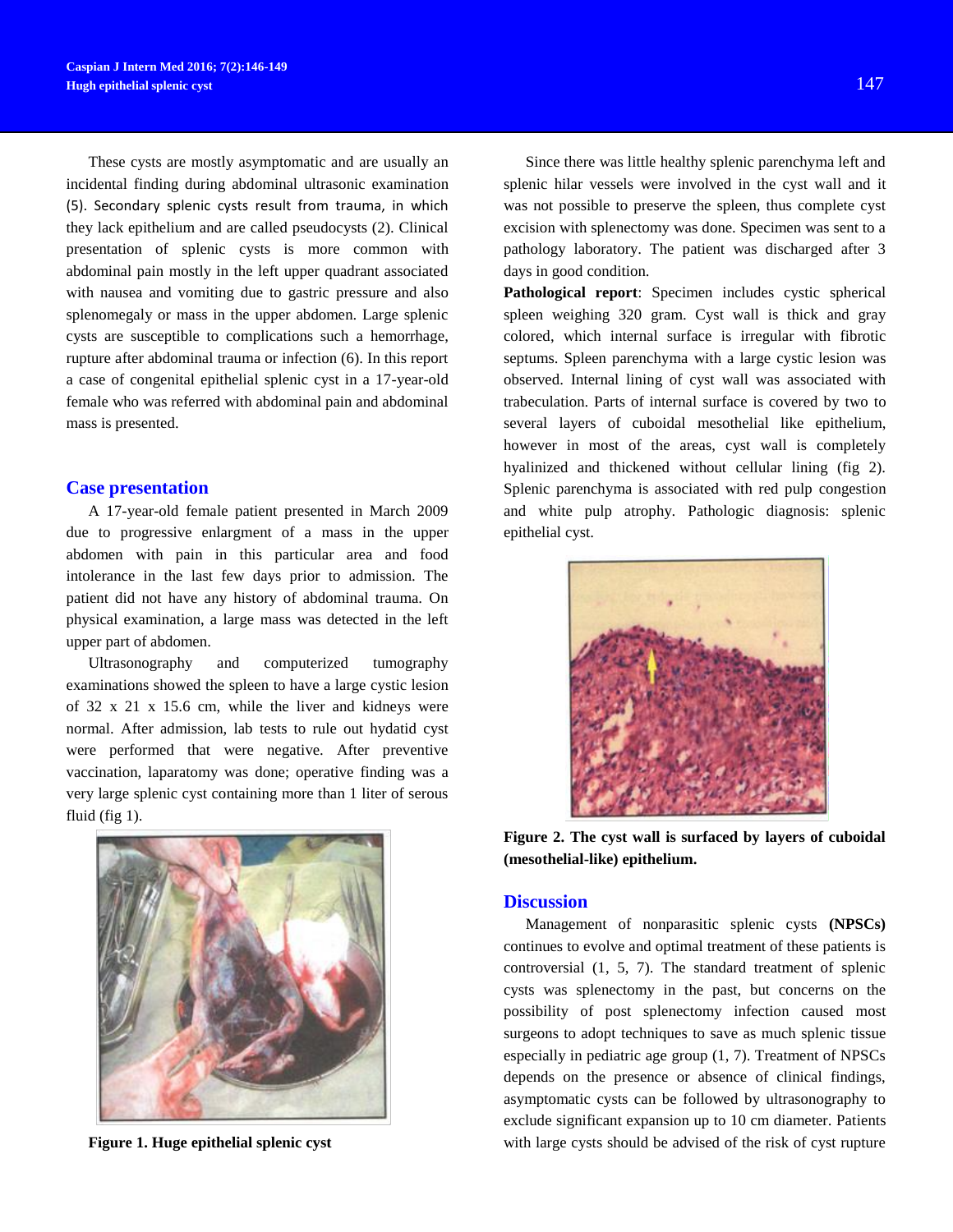with even minor abdominal trauma if nonoperative management is adopted. Laparoscopic excision of (NPSCs) is associated with high recurrence rates in children. In one study by Fisher, cyst recurrence occurred in 7 patients out of 8 at a median of 9.4 months after initial surgery (8). Decapsulation, (near total excision of cyst wall) is one of the other methods of treatment of splenic cysts, Mertens reported cyst recurrence in 4 out of 7 patients after cyst decapsulation of primany splenic cyst (9). It is recommended that in case of partial decapsulation, the omentum is then packed into the remaining shell of the cyst.

Percutaneus drainage with injection of a sclerosing agent has complications and significant recurrence rate because a portion cyst wall internal lining has been left intact (7). Majority of (NPSCs) are caused by blunt abdominal trauma following the adoption of nonoperative management of blunt splenic injury in stable patients in the last few decades, the incidence of pseudocysts of spleen has increased (1). Approximately 75% of the (NPSCs) are of the false cysts (secondary) type with no epithelial lining (4).

Intraparenchymal hemorrhage of spleen results in hematoma formation, after some time, a fibrous capsule is formed and with pigment reabsorbtion leads to a serous cyst. Splenic pseudocysts are asymptomatic in 30 to 60% of cases and with passage of time some of these cysts may resolve spontaneously suggesting they may be safely followed serially by ultrasonography. Surgical treatment is indicated in case they become symptomatic or have increased in size.

It is general consensus to avoid splenectomy if possible, for splenic pseudocyst, however it is not clear which spleen sparing procedure is the best treatment; only complete cyst resection and a portion of contiguous splenic parenchyma assures that no cyst remnant remains and therefore, no recurrence of the splenic pseudocyst will occur. (10). Treatment of small symptomatic (NPSCs) is recommended by cyst excision with splenic preservation and large cysts can be unroofed; both operations can be performed laparoscopically, however in one study by Schier et al in 2007, laparoscopic unroofing of splenic cysts were associated with a high rate of cyst recurrences in 9 patients out of 14 treated with this technique, the cysts recurred at intervals ranging from 6 to 12 months.

This study recommends to prevent cyst recurrence by peeling off of internal cyst wall layer or partial splenectomy with complete cyst excision, (11) nevertheless many surgeons do not have adequate experience with partial

splenectomy and control of bleeding from incised surface of spleen can be difficult. Splenectomy can be considered as a reasonable option in large cysts when small splenic parenchyma has remained or splenic hilar vessels are involved in cyst wall making splenic preservation difficult (1, 12, 13).

Machenzie et al, reported laparoscopic decapsulation of congenital splenic cyst using harmonic scalpel, diathermy, endoshears in 3 patients and recommended this technique as an effective and safe method, of course a larger patient group is needed for evaluation of incidence of cyst recurrence (13). Szczepanik et al conducted open partial splenectomy in 10 patients with (NPSCs). Spleen parenchyma was cut with the aid of a LigaSure instrument and bleeding from the transected splenic parenchyma was secured with argon plasma coagulation and absorbable tape sutures or oxidized cellulose. The postoperative course was uneventful in all cases. He proposed open partial splenectomy as a safe and effective method in the management of (NPSCs) it ensures complete cyst removal, lack of cyst recurrence, and preservation of the spleen functions (10).

#### **Conclusion**

The management of splenic cysts continues to evolve and the optimum treatment of patients with nonparasitic splenic cysts is controversial, As a principle, splenic preservation techniques with minimal invasive methods such as laparoscoscopy is prefered to splenectomy with the exception of very large cysts and when splenic hilum is inovled in cyst wall. Nonetheless, significant cyst recurrences were encountered with these techniques. Recently open partial splenectomy has been proposed as a safe and effective method in the management of (NPSCs) ensuring complete excision the lack of cyst recurrence, and preservations of splenic functions.

## **Acknowledgments**

The authors would like to thank Dr Ensieh Shafigh for her contribution to this work and our colleagues in Shahid Beheshti Hospital.

**Conflict of Interest:** There was no Conflict of Interest.

## **References**

1.Pachter HL, Hofstetter SR, Elkowitz A, Harris L, Liang HG. Traumatic cysts of the spleen the role of cystectomy